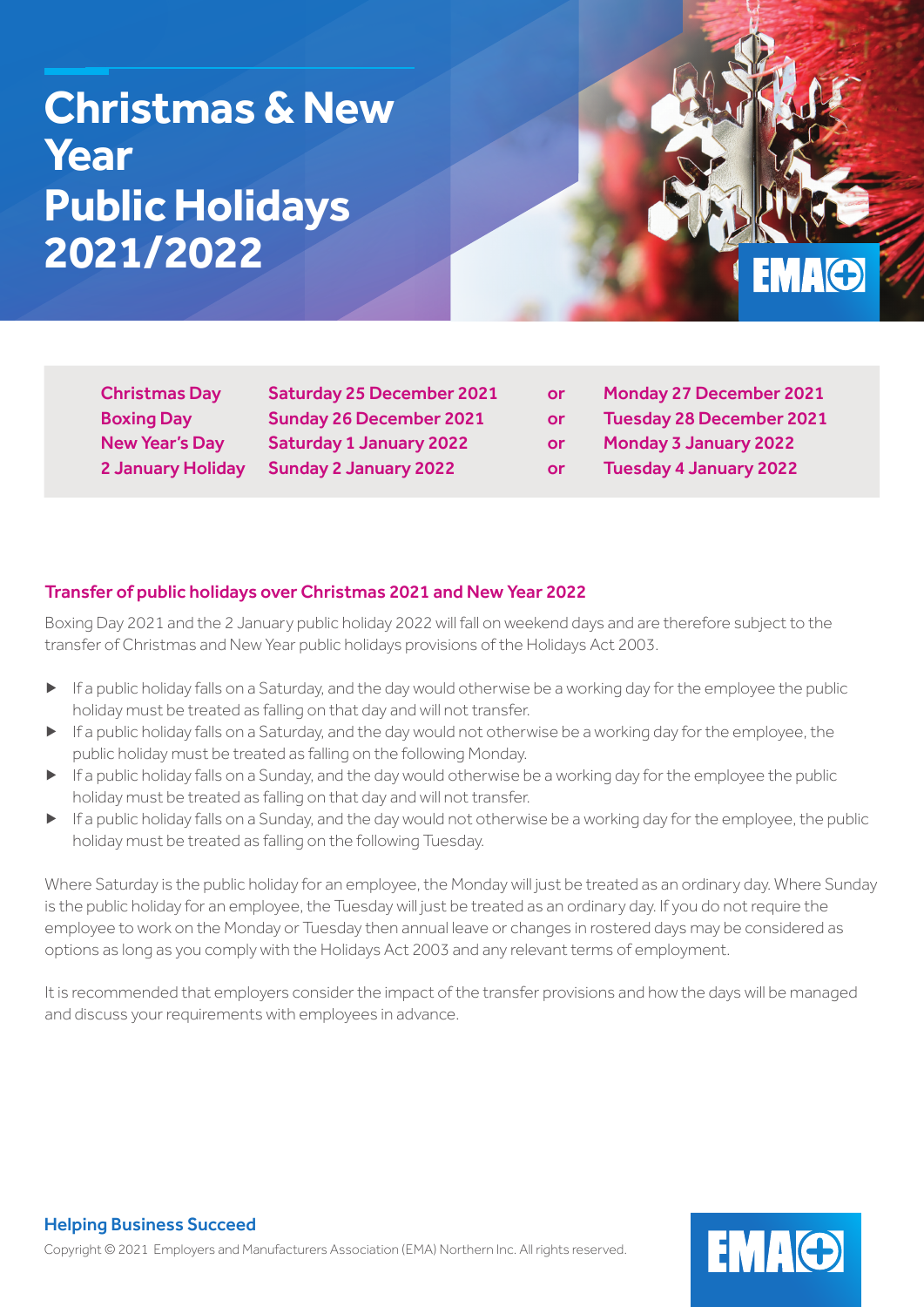# Public holiday Saturday or Monday

#### **If Saturday or Sunday is normally a working day for the employee**

| Public holiday    |                           |
|-------------------|---------------------------|
| Christmas Day     | Saturday 25 December 2021 |
| Boxing Day        | Sunday 26 December 2021   |
| New Year's Day    | Saturday 1 January 2022   |
| 2 January Holiday | Sunday 2 January 2022     |

#### **If Saturday or Sunday is not normally a working day for the employee**

| <u>Public holiday</u> |                          |
|-----------------------|--------------------------|
| Christmas Day         | Monday 27 December 2021  |
| Boxing Day            | Tuesday 28 December 2021 |
| New Year's Day        | Monday 3 January 2022    |
| 2 January Holiday     | Tuesday 4 January 2022   |
|                       |                          |

*NOTE: Employees are entitled to a maximum of 4 public holidays for these public holidays.*

### Public holidays

All employees for whom the day would otherwise be a working day will be entitled to a paid public holiday not worked or an alternative holiday and time and a half if they work on that day.

Employers therefore need to consider whether the day on which the public holiday falls is otherwise a working day for each employee in order to determine public holiday entitlements. The otherwise working day test applies to all employees regardless of whether they are permanent, fixed term or casual employees, or have just commenced employment.

### Otherwise working day for an employee

In most situations it will be clear whether the day on which the public holiday falls would otherwise be a working day for an employee.

However, if it is not clear an employer and employee should consider the following factors with a view to reaching an agreement on the matter.

- The employee's employment agreement
- The employee's work patterns
	- ▶ Any other relevant factors, including
	- ▶ whether the employee works for the employer only when work is available
	- ▶ the employer's rosters or other similar systems
	- ▶ the reasonable expectations of the employer and the employee that the employee would work on the day concerned
- Whether, but for the day being a public holiday, the employee would have worked on the day concerned

### Christmas/New Year closedown and public holidays

If a public holiday falls during a closedown period, the factors listed above in relation to what would otherwise be a working day must be considered as if the closedown were not in effect. This means employees may be entitled to be paid public holidays during a closedown period.

**EMAG**